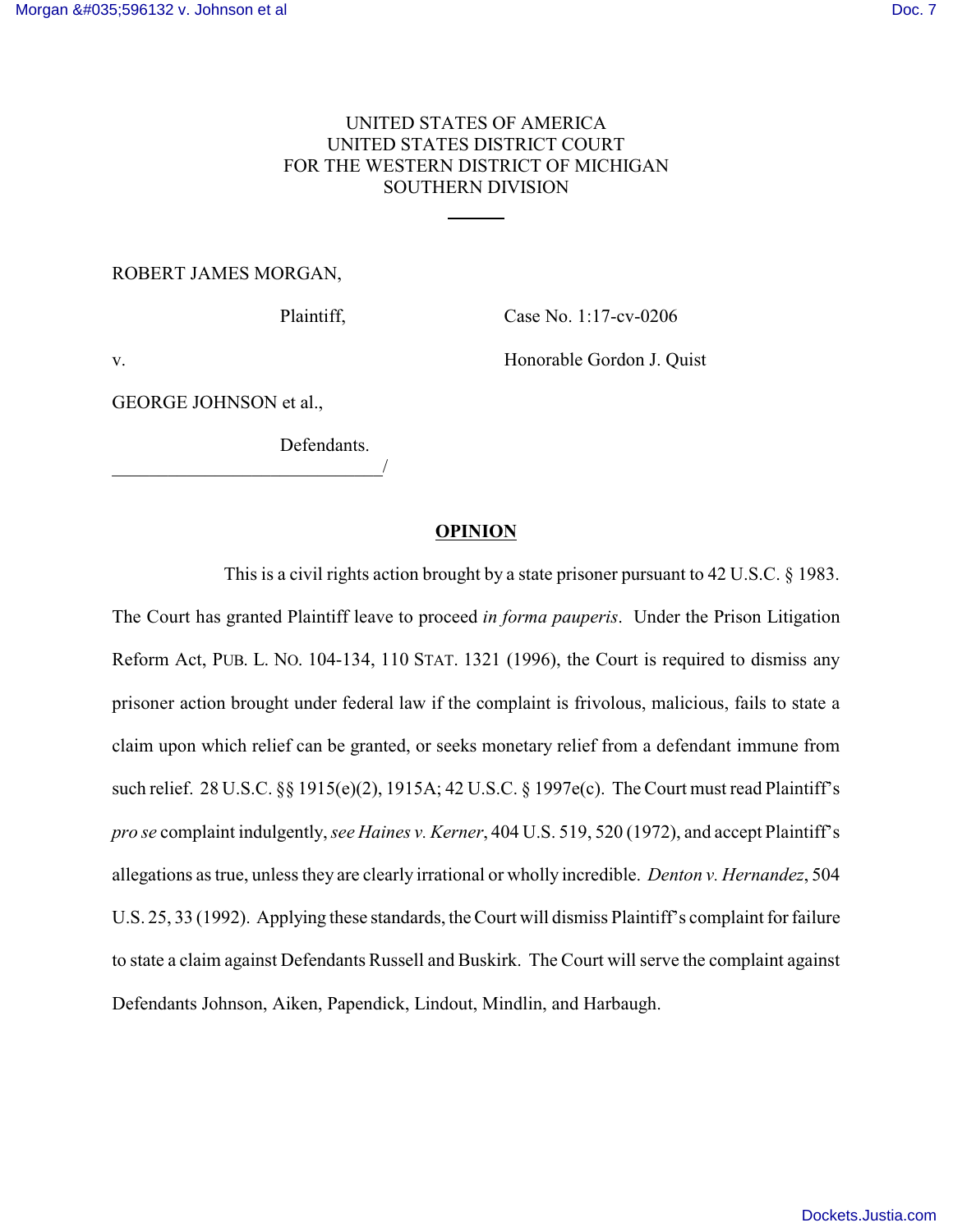#### **Discussion**

## I. Factual allegations

Plaintiff Robert James Morgan is presently incarcerated with the Michigan Department of Corrections (MDOC) at the Chippewa Correctional Facility in Kincheloe, Michigan. The incidents of which he complains, however, occurred when Plaintiff was at Bellamy Creek Correctional Facility in Ionia, Michigan.

During May of 2015, Plaintiff tore his bicep tendon and ligaments in an accident. He claims that Defendants have failed to treat him. Specifically, Plaintiff contends that Defendants refused to provide him surgery to repair the damage caused by the accident. As a result, Plaintiff suffers constant pain, lack of mobility, and loss of strength.

Plaintiff is suing Bellamy Creek Correctional Facility healthcare providers Dr. George Johnson and nurses S. Aiken, and Andrea Lindout; Duane L. Waters Health Center doctors Keith Papendick and Lyle Mindlin; and MDOC Bureau of Healthcare Services nurse R. Harbaugh. Plaintiff contends that each of these Defendants participated in the failure to treat his injury.

Plaintiff also sues Bellamy Creek Housing Unit Manager Sue Buskirk and MDOC Legal Affairs Grievance Manager Richard Russell. Plaintiff does not allege that Defendants Buskirk and Russell denied him care. Instead he alleges that their review of his disputes regarding healthcare (presumably grievances against the healthcare personnel) were not satisfactory.

II. Failure to state a claim

A complaint may be dismissed for failure to state a claim if it fails "'to give the defendant fair notice of what the . . . claim is and the grounds upon which it rests.'" *Bell Atl. Corp. v. Twombly*, 550 U.S. 544, 555 (2007) (quoting *Conley v. Gibson*, 355 U.S. 41, 47 (1957)). While a complaint need not contain detailed factual allegations, a plaintiff's allegations must include more

-2-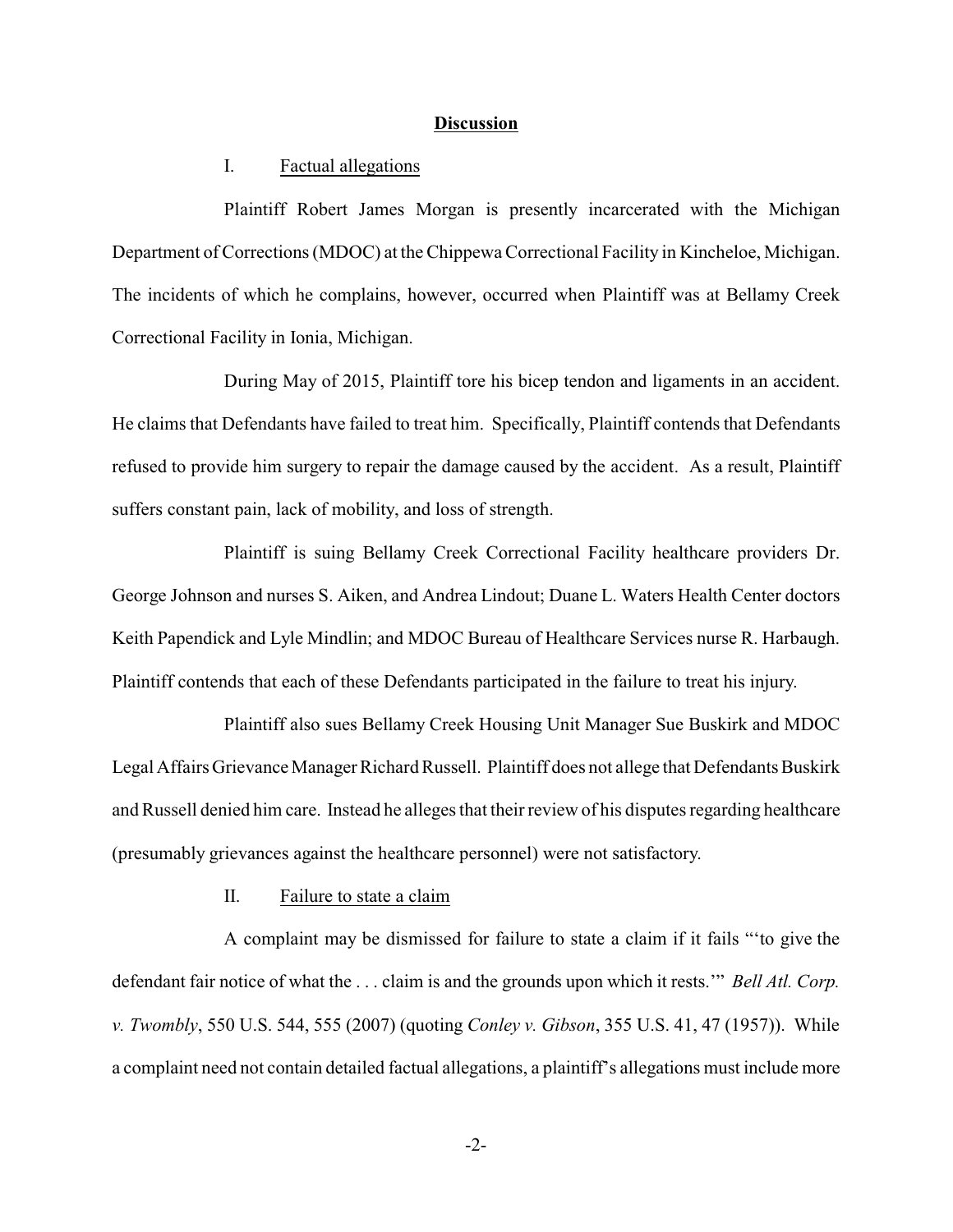than labels and conclusions. *Twombly*, 550 U.S. at 555; *Ashcroft v. Iqbal*, 556 U.S. 662, 678 (2009) ("Threadbare recitals of the elements of a cause of action, supported bymere conclusory statements, do not suffice."). The court must determine whether the complaint contains "enough facts to state a claim to relief that is plausible on its face." *Twombly*, 550 U.S. at 570. "A claim has facial plausibility when the plaintiff pleads factual content that allows the court to draw the reasonable inference that the defendant is liable for the misconduct alleged." *Iqbal*, 556 U.S. at 679. Although the plausibility standard is not equivalent to a "'probability requirement,' . . . it asks for more than a sheer possibility that a defendant has acted unlawfully." *Iqbal*, 556 U.S. at 678 (quoting *Twombly*, 550 U.S. at 556). "[W]here the well-pleaded facts do not permit the court to infer more than the mere possibility of misconduct, the complaint has alleged – but it has not 'show[n]' – that the pleader is entitled to relief." *Iqbal*, 556 U.S. at 679 (quoting FED. R. CIV. P. 8(a)(2)); *see also Hill v. Lappin*, 630 F.3d 468, 470-71 (6th Cir. 2010) (holding that the *Twombly/Iqbal* plausibility standard applies to dismissals of prisoner cases on initial review under 28 U.S.C. §§ 1915A(b)(1) and  $1915(e)(2)(B)(i)$ .

To state a claim under 42 U.S.C. § 1983, a plaintiff must allege the violation of a right secured by the federal Constitution or laws and must show that the deprivation was committed by a person acting under color of state law. *West v. Atkins*, 487 U.S. 42, 48 (1988); *Street v. Corr. Corp. of Am.*, 102 F.3d 810, 814 (6th Cir. 1996). Because § 1983 is a method for vindicating federal rights, not a source of substantive rights itself, the first step in an action under § 1983 is to identify the specific constitutional right allegedly infringed. *Albright v. Oliver*, 510 U.S. 266, 271 (1994).

Plaintiff's allegations are sketchy. Nonetheless, construed liberally, Plaintiff alleges that Defendants Johnson, Aiken, Papendick, Lindout, Mindlin, and Harbaugh, as healthcare providers, were deliberately indifferent to the serious medical need arising from Plaintiff accidental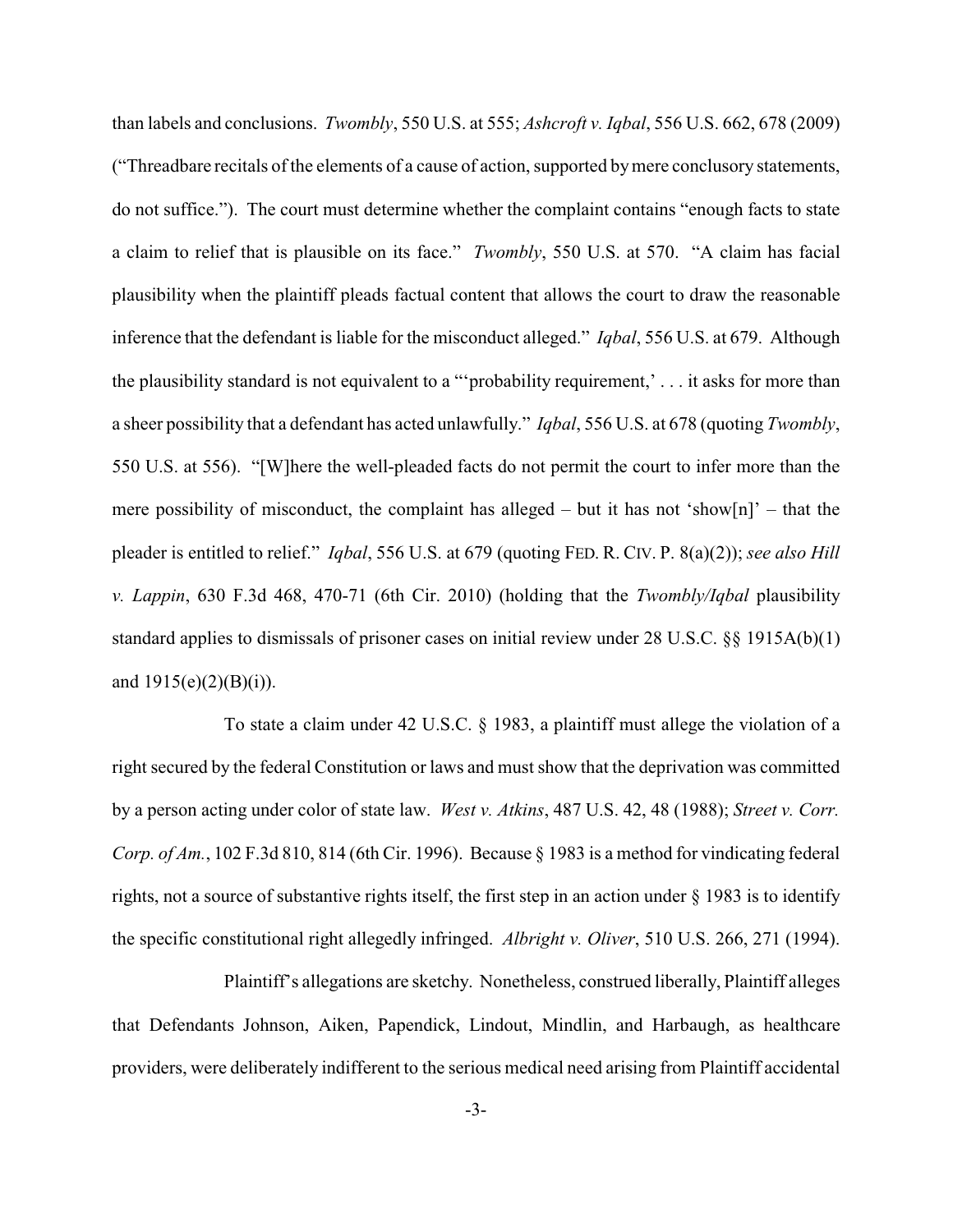injury during May of 2015. Plaintiff's allegations suffice to state a claim against Defendants Johnson, Aiken, Papendick, Lindout, Mindlin, and Harbaugh for violation of the Eighth Amendment.

Plaintiff fails to make specific factual allegations against Defendants Buskirk and Russell, other than to suggest that their response was insufficient to his complaints regarding the healthcare provided (or not provided) by the other Defendants.

A claimed constitutional violation must be based upon active unconstitutional behavior. *Grinter v. Knight*, 532 F.3d 567, 575-76 (6th Cir. 2008); *Greene v. Barber*, 310 F.3d 889, 899 (6th Cir. 2002). Government officials may not be held liable for the unconstitutional conduct of their subordinates under a theory of respondeat superior or vicarious liability. *Iqbal*, 556 U.S. at 676; *Monell v. New York City Dep't of Soc. Servs*., 436 U.S. 658, 691(1978); *Everson v. Leis*, 556 F.3d 484, 495 (6th Cir. 2009). The acts of one's subordinates are not enough, nor can supervisory liability be based upon the mere failure to act. *Grinter*, 532 F.3d at 576; *Greene*, 310 F.3d at 899; *Summers v. Leis*, 368 F.3d 881, 888 (6th Cir. 2004). Moreover, § 1983 liability may not be imposed simply because a supervisor denied an administrative grievance or failed to act based upon information contained in a grievance. *See Shehee v. Luttrell*, 199 F.3d 295, 300 (6th Cir. 1999). "[A] plaintiff must plead that each Government-official defendant, through the official's own individual actions, has violated the Constitution." *Iqbal*, 556 U.S. at 676.

Notwithstanding his allegations that Defendants Buskirk and Russell did not "attempt[] to help . . . [or] do[ their] job to the fullest" (Compl., ECF No. 1, PageID.4), his allegations suggest only that Defendants did not intervene in response to Plaintiff's complaints. Such allegations are insufficient to support a conclusion that Defendants engaged in active